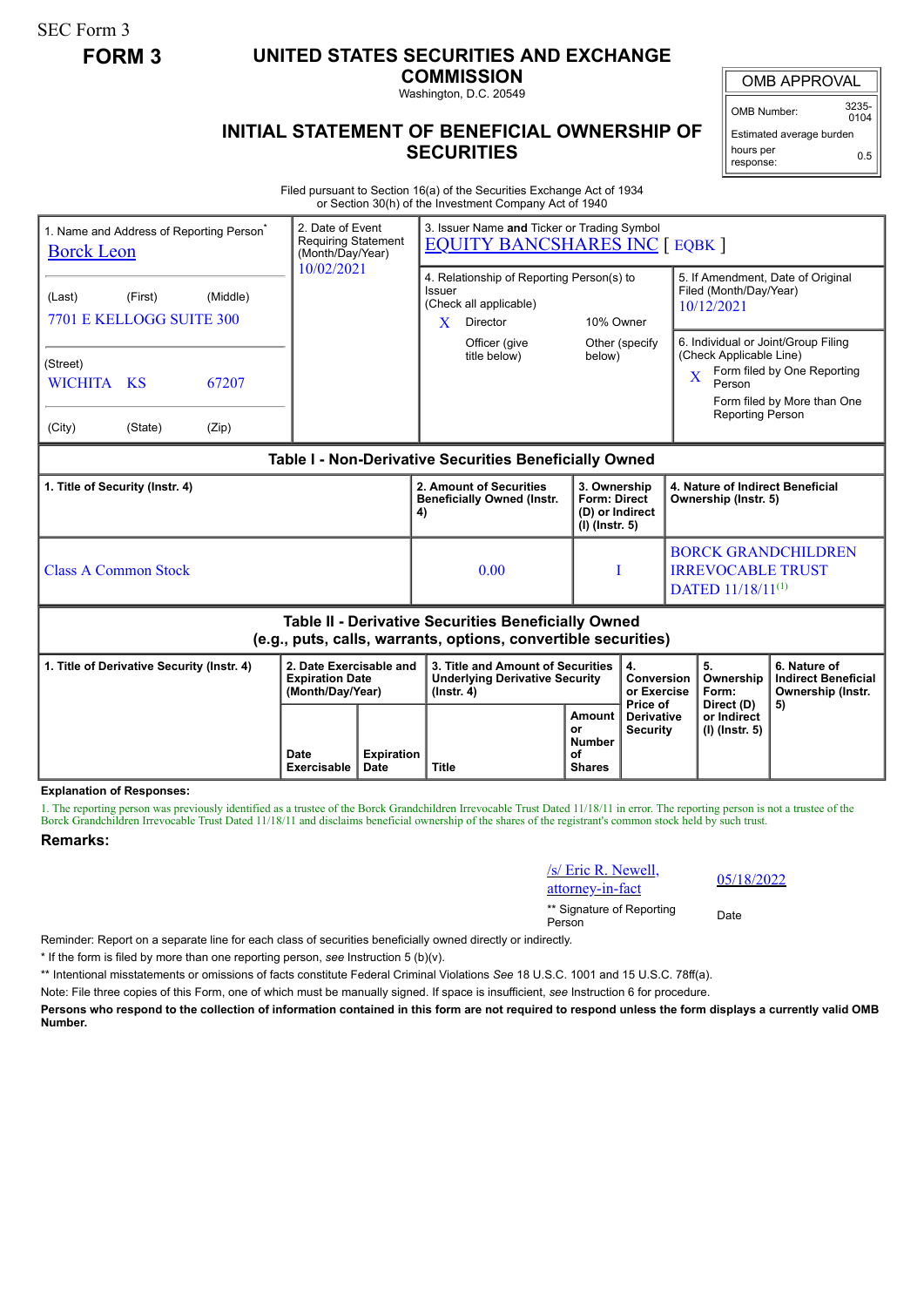Power of Attorney

Know all by these presents, that the undersigned hereby constitutes and appoints each of Brad S. Elliott, Eric R. Newell and Brett A. Reber, signing singly, the undersigned?s true and lawful attorney-in-fact to:

(1) prepare, execute in the undersigned?s name and on the undersigned?s behalf, and submit to the U.S. Securities and Exchange Commission (the ?SEC?) a Form ID, including amendments thereto, and any other documents necessary or appropriate to obtain codes and passwords enabling the undersigned to make electronic filings with the SEC of reports required by Section 16(a) of the Securities Exchange Act of 1934, as amended (the ?Exchange Act?), and the rules and regulations thereunder;

(2) execute for and on behalf of the undersigned Forms 3, 4 and 5 (including amendments thereto) in accordance with Section 16(a) of the Exchange, and the rules and regulations thereunder;

(3) do and perform any and all acts for and on behalf of the undersigned that may be necessary or desirable to complete and execute any such Form 3, 4 or 5, complete and execute any amendment or amendments thereto, file that Form with the SEC and any stock exchange or similar authority, and provide a copy as required by law or advisable to such persons as the attorney-in-fact deems appropriate; and

(4) take any other action of any type whatsoever in connection with the foregoing that, in the opinion of the attorney-in-fact, may be of benefit to, in the best interest of, or legally required of the undersigned, it being understood that the documents executed by the attorney-in-fact on behalf of the undersigned pursuant to this Power of Attorney will be in such form and will contain such terms and conditions as the attorney-infact may approve in the attorney-in-fact?s discretion.

The undersigned hereby grants to each such attorney-in-fact full power and authority to do and perform any and every act and thing whatsoever requisite, necessary, or proper to be done in the exercise of any of the rights and powers herein granted, as fully to all intents and purposes as the undersigned might or could do if personally present, with full power of substitution or revocation, hereby ratifying and confirming all that the attorney-in-fact, or the attorney-in-fact?s substitute or substitutes, will lawfully do or cause to be done by virtue of this Power of Attorney and the rights and powers herein granted. The undersigned acknowledges that the foregoing attorneys-in-fact, and their substitutes, in serving in such capacity at the request of the undersigned, are not assuming, nor is Equity Bancshares, Inc., any of the undersigned?s responsibilities to comply with Section 16 of the Exchange Act.

The undersigned agrees that each such attorney-in-fact may rely entirely on information furnished orally or in writing by or at the direction of the undersigned to the attorney-in-fact. The undersigned also agrees to indemnify and hold harmless Equity Bancshares, Inc. and each such attorney-in-fact against any losses, claims, damages or liabilities (or actions in these respects) that arise out of or are based upon any untrue statements or omissions of necessary facts in the information provided by or at the direction of the undersigned, or upon the lack of timeliness in the delivery of information by or at the direction of the undersigned, to that attorneyin-fact for purposes of executing, acknowledging, delivering or filing any Form 3, 4 or 5 (including any amendment thereto) and agrees to reimburse Equity Bancshares, Inc. and the attorney-in-fact on demand for any legal or other expenses reasonably incurred in connection with investigating or defending against any such loss, claim, damage, liability or action.

This Power of Attorney shall remain in full force and effect until the undersigned is no longer required to file Forms 3, 4 and 5 with respect to the undersigned?s holdings of and transactions in securities issued by Equity Bancshares, Inc., unless earlier revoked by the undersigned in a signed writing delivered to the foregoing attorneys-infact.

IN WITNESS WHEREOF, the undersigned has caused this Power of Attorney to be executed as of the date written below.